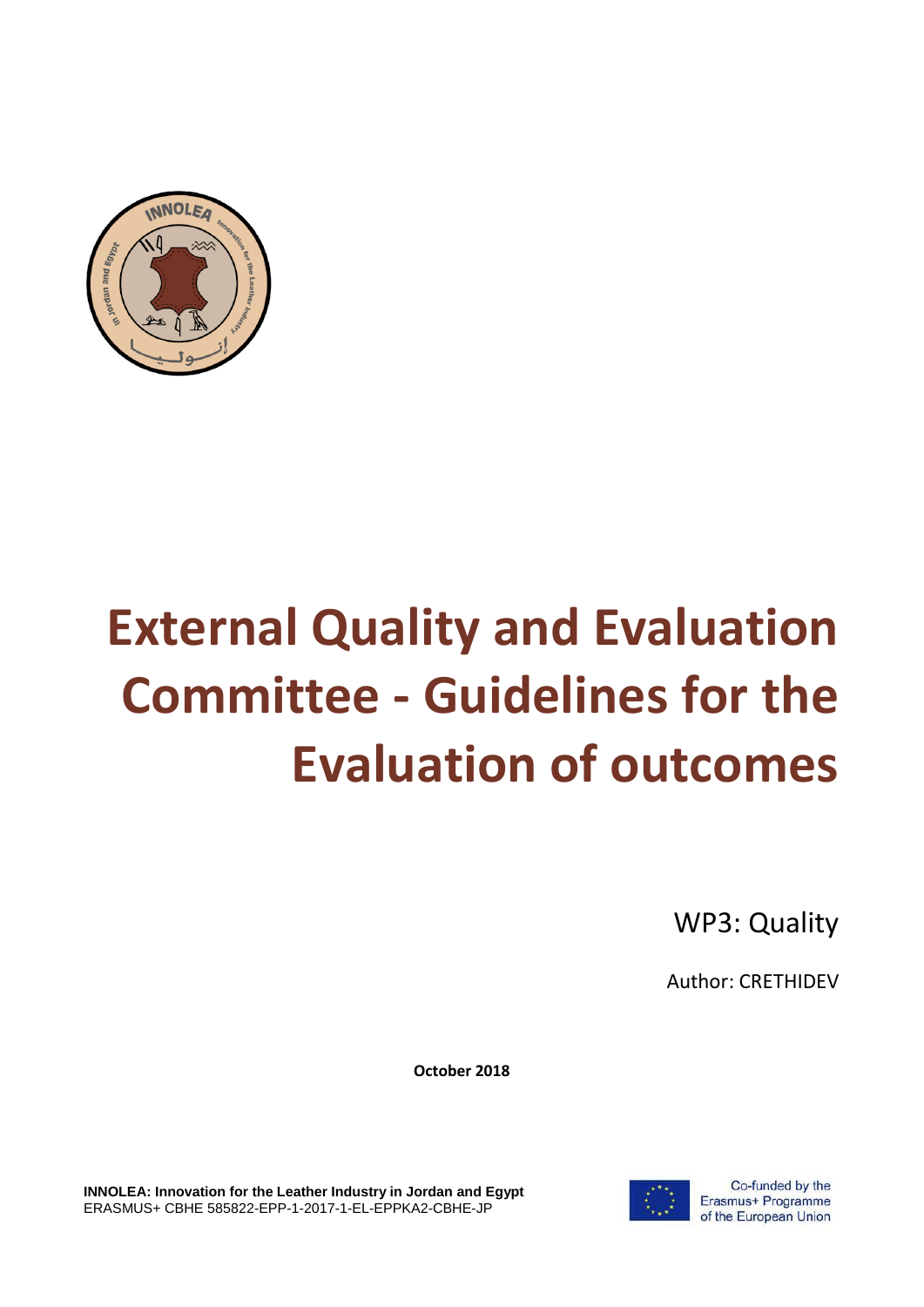|                                                                                     | <b>[PRIVATE]</b>       |
|-------------------------------------------------------------------------------------|------------------------|
| CRETHIDEV                                                                           | Deliverable: WP3       |
| INNOLEA (585822-EPP-1-2017-1-EL-EPPKA2-CBHE-JP)                                     | Version: 1.0           |
| External Quality & Evaluation Committee - Guidelines for the Evaluation of Outcomes | Issue Date: 25/10/2018 |

### **Revision History**

| <b>Version</b> | <b>Date</b> | <b>Author</b>                | <b>Description</b>       | <b>Action</b> | <b>Pages</b> |
|----------------|-------------|------------------------------|--------------------------|---------------|--------------|
| 1.0            | 25/10/2018  | Lina Tsakalou<br>(CRETHIDEV) | Creation of the document | r             | 4            |
|                |             |                              |                          |               |              |
|                |             |                              |                          |               |              |

(\*) Action: C = Creation, I = Insert, U = Update, R = Replace, D = Delete

### **Disclaimer**

This project has been funded by the Erasmus+ Programme of the European Union.

The information and views set out in this publication are those of the author(s) and do not necessarily reflect the official opinion of the European Union. Neither the European Union institutions and bodies nor any person acting on their behalf may be held responsible for the use which may be made of the information contained therein.

Reproduction is authorised provided the source is acknowledged.

All rights reserved

Copyright ©INNOLEA Consortium, 2017-2020





Co-funded by the Erasmus+ Programme of the European Union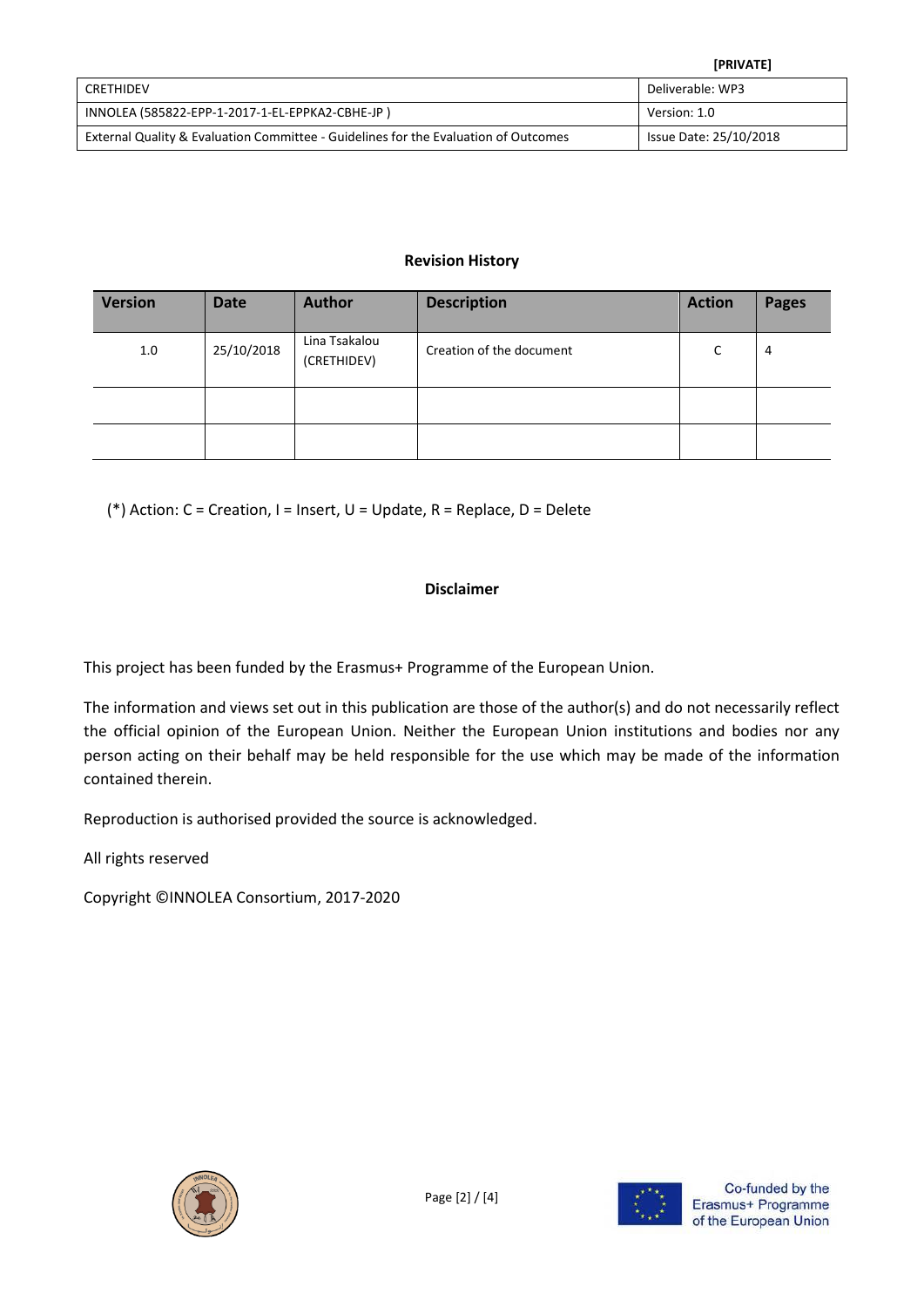|                                                                                     | <b>[PRIVATE]</b>       |
|-------------------------------------------------------------------------------------|------------------------|
| CRETHIDEV                                                                           | Deliverable: WP3       |
| INNOLEA (585822-EPP-1-2017-1-EL-EPPKA2-CBHE-JP)                                     | Version: 1.0           |
| External Quality & Evaluation Committee - Guidelines for the Evaluation of Outcomes | Issue Date: 25/10/2018 |

## **Table of Contents**

|  | 2 Guide to the evaluation of the project outcomes and the receipt of feedback by the External Quality |  |
|--|-------------------------------------------------------------------------------------------------------|--|
|  |                                                                                                       |  |
|  |                                                                                                       |  |
|  |                                                                                                       |  |
|  |                                                                                                       |  |